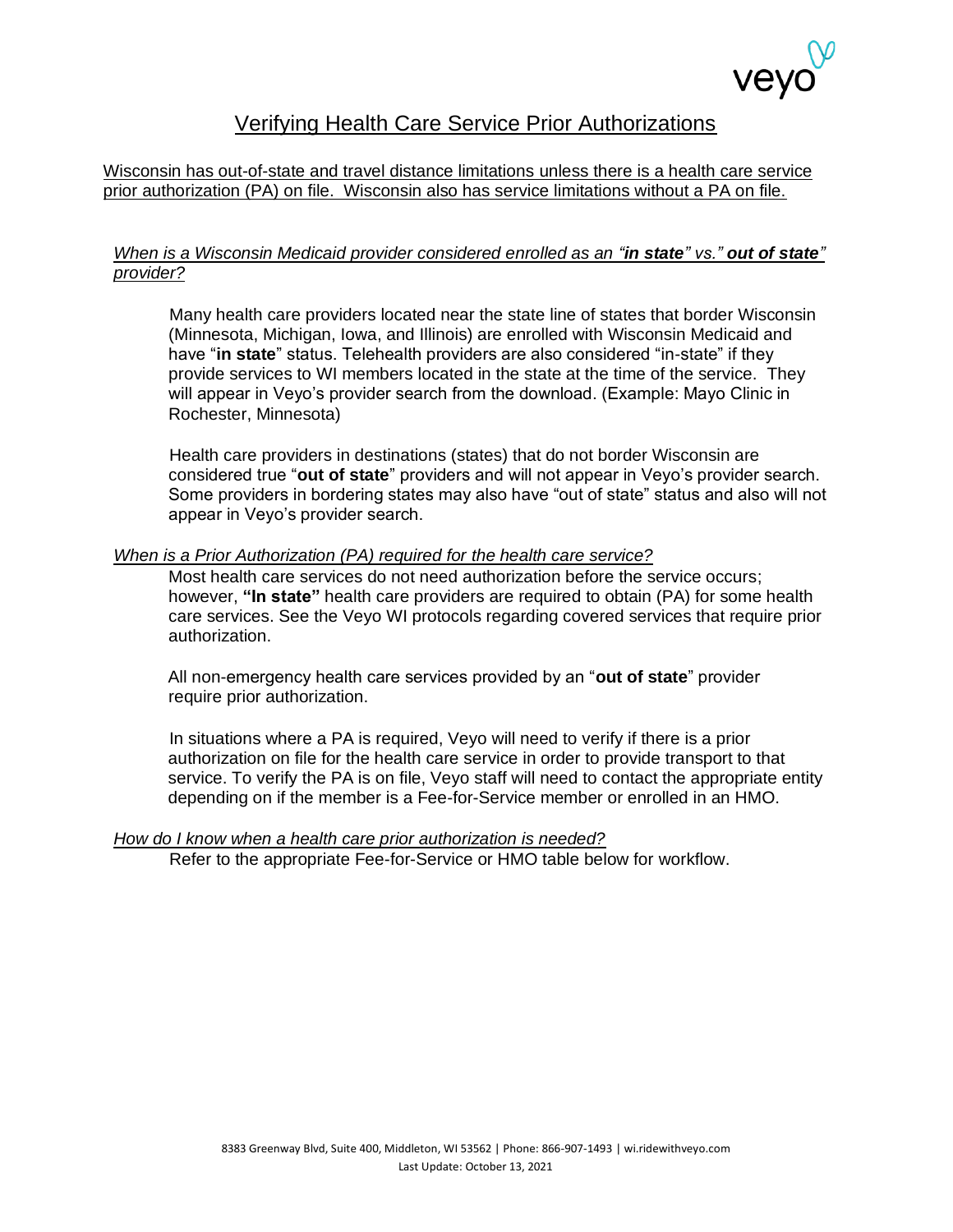

## Fee-For-Service Members (FFS)

Below is a workflow table for FFS members. To verify there is a health care service prior authorization (PA) on file for an FFS member, Veyo staff will need to contact the PA department at Gainwell. The PA department at Gainwell *cannot* approve transportation, they can only verify if there is a PA on file for the health care service. Veyo will need to determine if the transportation is approved based on ForwardHealth policy.

FFS verification will occur via an email sent to [vedstravelreq@wisconsin.gov](mailto:vedstravelreq@wisconsin.gov) using the template at the bottom of this document.

| <b>Circumstance FFS Member</b>                                                                | <b>Workflow</b>                                                                                                                                                                                                                                                                                                                                                                                                                                                                                                  |  |  |
|-----------------------------------------------------------------------------------------------|------------------------------------------------------------------------------------------------------------------------------------------------------------------------------------------------------------------------------------------------------------------------------------------------------------------------------------------------------------------------------------------------------------------------------------------------------------------------------------------------------------------|--|--|
| Destination outside of Wisconsin/less<br>than 100 miles/destination in provider<br>search     | Agent sets trip at time of call.                                                                                                                                                                                                                                                                                                                                                                                                                                                                                 |  |  |
| Destination outside of Wisconsin/less<br>than 100 miles/destination not in<br>provider search | After confirming with the health care<br>provider they are not an enrolled provider<br>for Wisconsin Medicaid, Agent will inform<br>the caller that someone may reach out to<br>them regarding this transportation. The Call<br>Center Portal will send this transportation to<br>the Account Portal in an 'Authorization<br>Pending' mode. A Veyo Clinical<br>Coordinator will email Gainwell and then<br>approve/set trip or deny according to<br>information received in email from Gainwell<br>regarding PA. |  |  |
| Destination outside of<br>Wisconsin/over 100 miles/destination<br>in provider search          | Agent will inform the caller that someone<br>may reach out to them regarding this<br>transportation. The Call Center Portal will<br>send this transportation to the Account<br>Portal in an 'Authorization Pending' mode.<br>A Veyo Clinical Coordinator will fax<br>Distance Verification Form to<br>referring/rendering healthcare provider and<br>then approve/set trip or deny according to<br>information received on Distance<br>Verification Form.                                                        |  |  |
| Destination outside of<br>Wisconsin/over 100 miles/destination<br>not in provider search      | After confirming with the health care<br>provider they are not an enrolled provider<br>for Wisconsin Medicaid, Agent will inform<br>the caller that someone may reach out to<br>them regarding this transportation. The Call<br>Center Portal will send this transportation to<br>the Account Portal in an 'Authorization                                                                                                                                                                                        |  |  |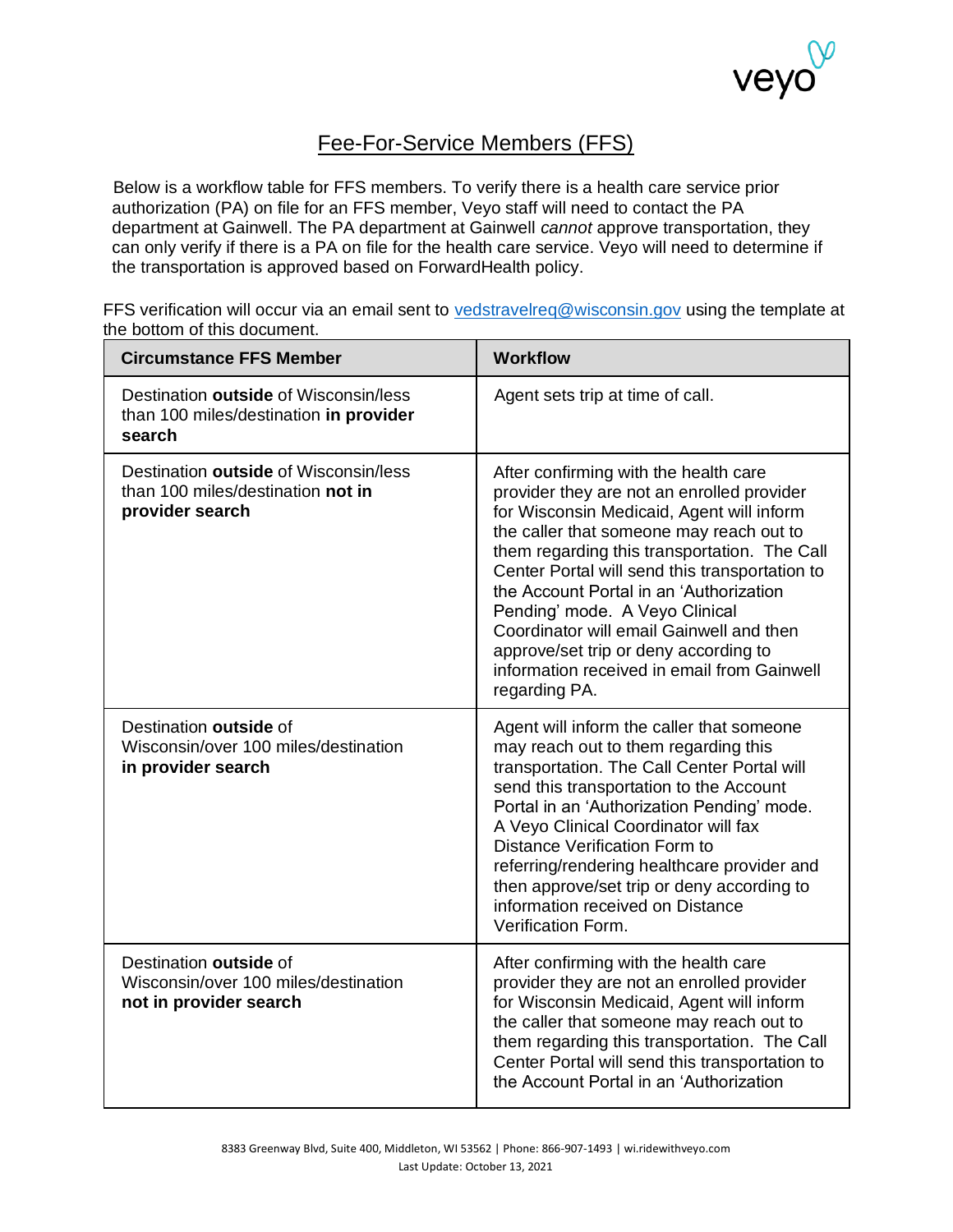|                                                                                   | Pending' mode. A Veyo Clinical<br>Coordinator will email Gainwell and then<br>approve/set trip or deny according to<br>information received in email from Gainwell<br>regarding PA.                                                                                                                                                                                                                                                                                                                              |
|-----------------------------------------------------------------------------------|------------------------------------------------------------------------------------------------------------------------------------------------------------------------------------------------------------------------------------------------------------------------------------------------------------------------------------------------------------------------------------------------------------------------------------------------------------------------------------------------------------------|
| Destination in Wisconsin/over 100<br>miles/ destination in provider<br>search     | Agent will inform the caller that someone<br>may reach out to them regarding this<br>transportation. The Call Center Portal will<br>send this transportation to the Account<br>Portal in an 'Authorization Pending' mode.<br>A Veyo Clinical Coordinator will fax Distance<br>Verification Form to referring/rendering<br>healthcare provider and then approve/set<br>trip or deny according to information<br>received on Distance Verification Form.                                                           |
| Destination in Wisconsin/over 100<br>miles/ destination not in provider<br>search | Agent will inform the caller that someone<br>may reach out to them regarding this<br>transportation. The Call Center Portal will<br>send this transportation to the Account<br>Portal in an 'Authorization Pending' mode. A<br>Veyo Clinical Coordinator will verify<br>healthcare provider is MA enrolled provider,<br>fax Distance Verification Form to<br>referring/rendering healthcare provider and<br>then approve/set trip or deny according to<br>information received on Distance Verification<br>Form. |